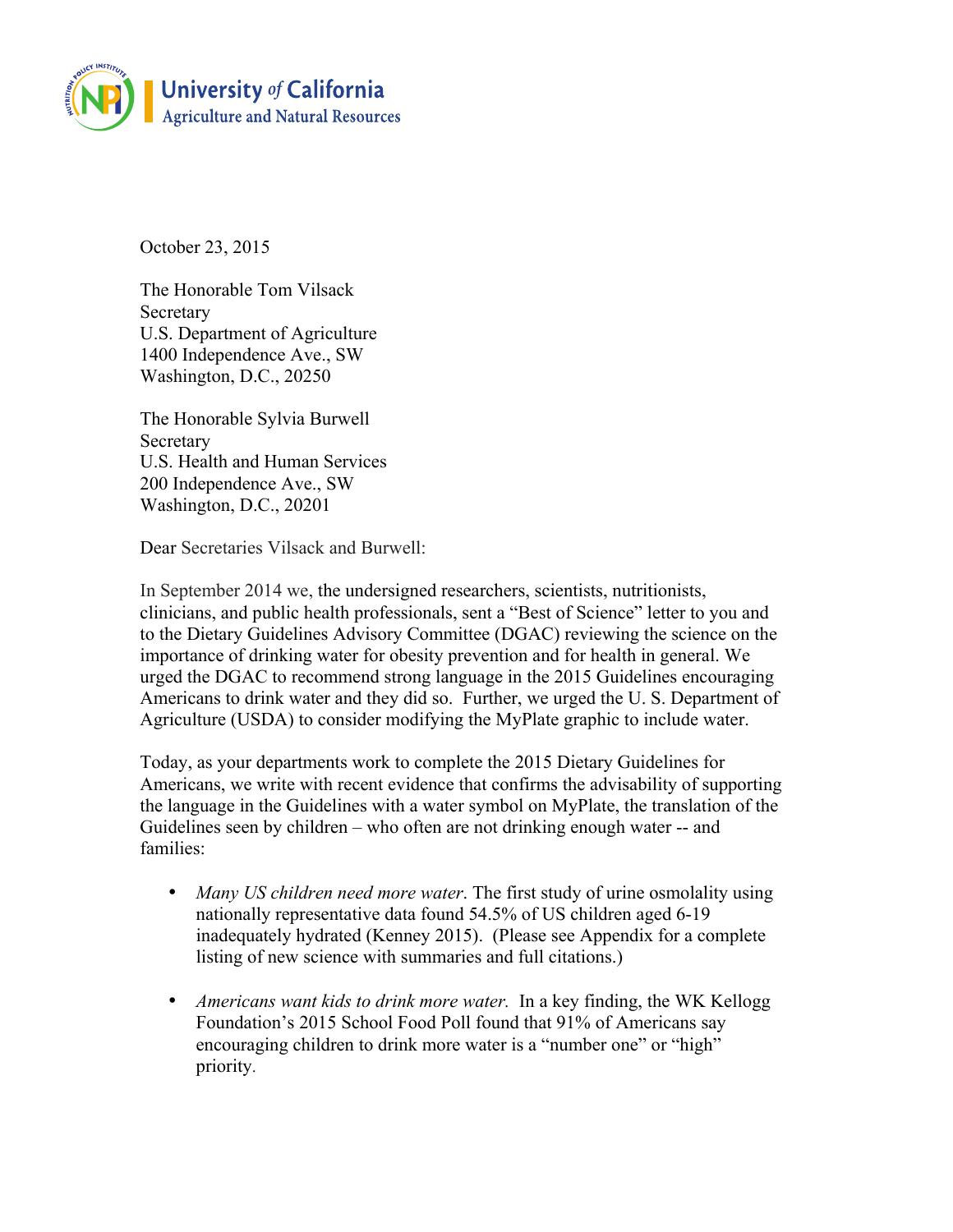

- *Americans support promotion of water consumption*. The same poll shows that 90% of people believe water should be the preferred beverage choice and a part of the Dietary Guidelines for Americans.
- *Beverage choices are related to diet quality.* In a nationally representative sample of Americans, consumption of sugar-sweetened beverages, including artificially sweetened beverages, was associated with the largest reduction in daily overall diet quality (An 2015).
- *A new study adds evidence that drinking more water does not reduce children's dairy consumption.* Students in New York City public schools increased water intake 3-fold within three months after installation of water jets and showed no decrease in milk-taking over a one-year study (Elbel 2014).
- *People lack clear information on drinking water.* A recent article on dehydration in the *New York Times* "Upshot" by a pediatrician drew nearly 700 online comments revealing wide interest in the subject – and also revealing widespread misperceptions concerning the subject, both in the original article and in the online comments.
- *Unanimous approval for drinking water.* Last spring, over fifty positive comments and no negative comments were submitted in favor of improving drinking water access and education, and the addition of a symbol for water to MyPlate, in response to the 2015 DGAC report. This makes drinking water that rare recommendation: one with no apparent dissent.
- *MyPlate is a ubiquitous guide*. In addition to its central role in nutrition education for children in schools, even in small, family-run childcare operations 40% use MyPlate to guide their meal planning, according to a 2015 survey of 254 California licensed family childcare sites.

The dietary guidelines not only influence school meal nutrition standards and other nutrition policy, they also shape what children and adults learn about healthy choices through the MyPlate graphic and other nutrition education. We hope to see strong language in the final Dietary Guidelines encouraging Americans to drink water, and we urge the USDA Center for Nutrition Policy and Promotion to fully support the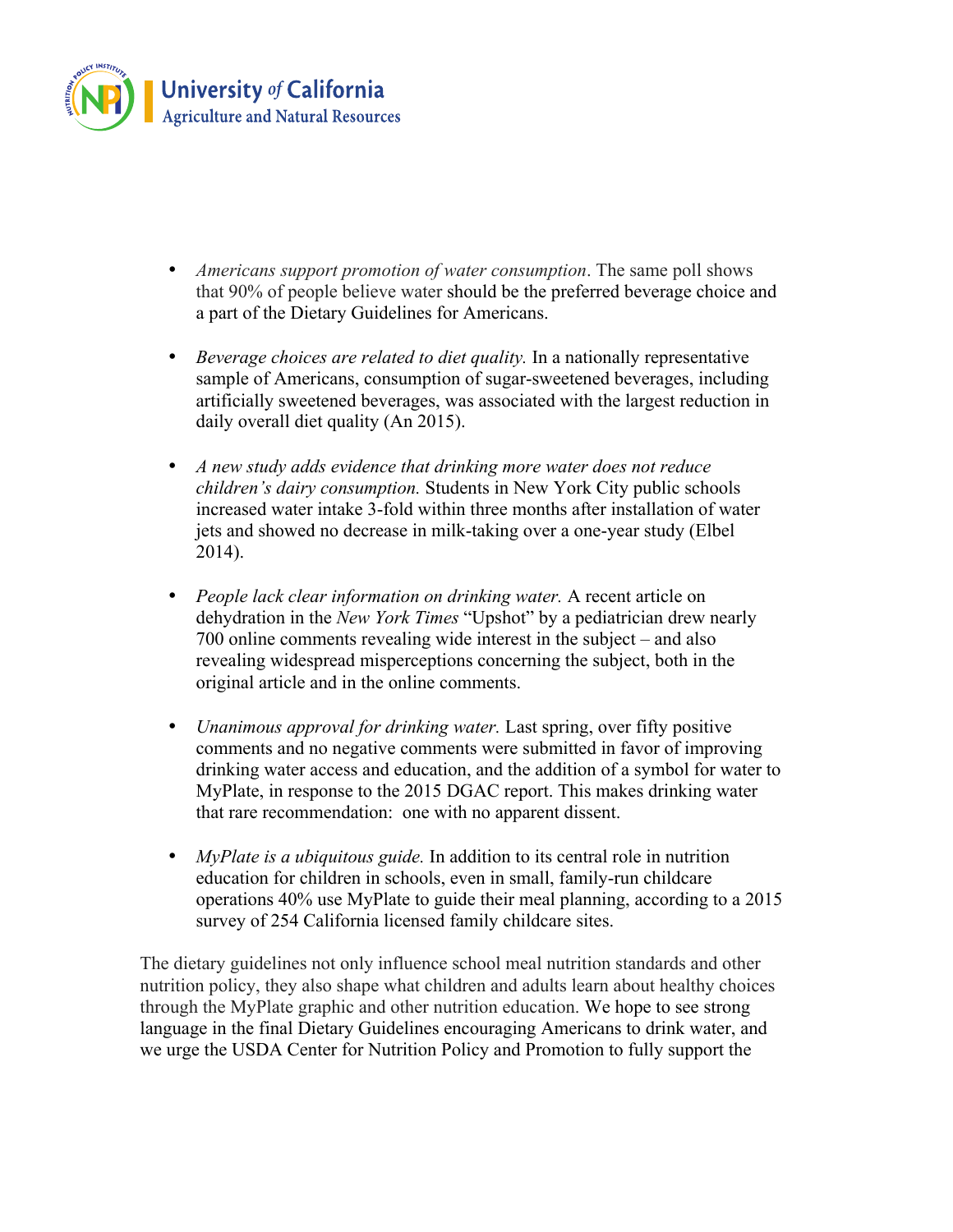

science and public interest need by taking all necessary steps to add a symbol for drinking water to MyPlate.

"Water: First for Thirst."

Yours sincerely,

Lorrene D. Ritchie

Lorrene Ritchie, PhD, RD Director and CE Specialist Nutrition Policy Institute University of California 1111 Franklin, #10123 Oakland, CA 94607

By M

Barry Popkin, PhD Carolina Population Center University Square, CB# 8120 123 W. Franklin St. Chapel Hill, NC 27516-3997

Steven L. Gortmaker, Ph.D. Professor of the Practice of Health Sociology Department of Social and Behavioral Sciences Harvard School of Public Health 677 Huntington Avenue Boston, MA 02115

William

William Dietz, MD, PhD Director, Sumner M. Redstone Global Center for Prevention and Wellness Milken Institute School of Public Health George Washington University

Tracy a Fox

Tracy A. Fox, MPH, RD President, Food, Nutrition & Policy Consultants, LLC Washington, DC

marline Schwartz

Marlene B. Schwartz, Ph.D. Director Rudd Center for Food Policy and Obesity University of Connecticut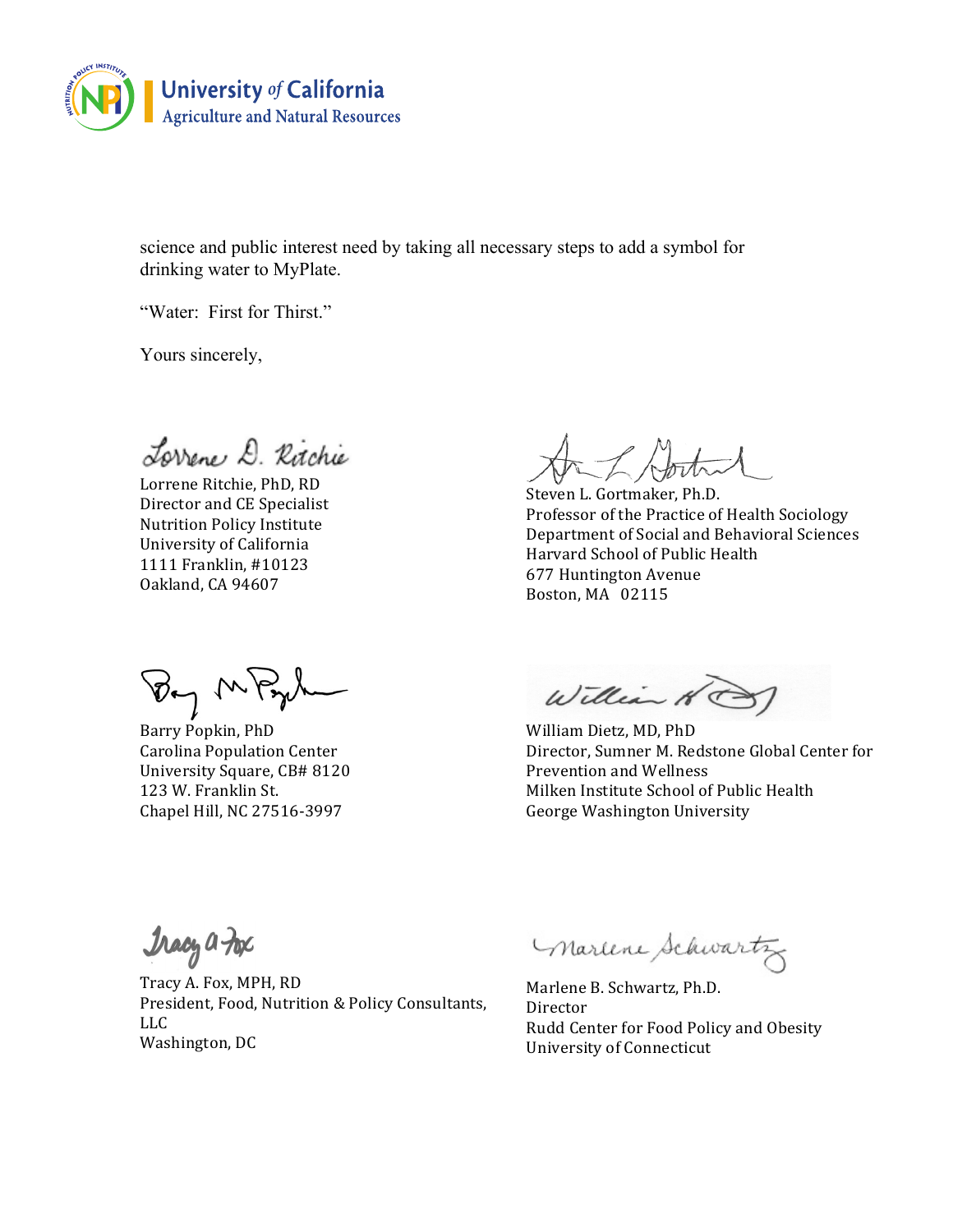

Michael 7. Jacobson

Michael F. Jacobson, Ph.D. Executive Director Center for Science in the Public Interest 1220 L Street, NW, Suite 300 Washington, DC 20005

Jama B famour

Donna B. Johnson, RD, PhD Professor, Nutritional Sciences University of Washington Box 353410 Seattle, WA 98195

David L. Half

David L. Katz, MD, MPH, FACPM, FACP Director Yale University Prevention Research Center

Arigha Patel.

Anisha I. Patel, MD, MSPH, MSHS Assistant Professor Division of General Pediatrics Institute for Health Policy Studies University of California at San Francisco

Kelly Brownell, PhD Sanford School of Public Policy Duke University *RM#* **Rubenstein Hall** 124 Sanford Building Duke Box 90239 Durham, NC 27708

George Bray, MD Chief, Division of Clinical Obesity and Metabolism Pennington Biomedical Research Center 6400 Perkins Road Baton Rouge, LA 70808

Maarti Nalile

*Vasanti Malik, M.Sc. Research Scientist Harvard School of Public Health* Department of Nutrition **655 Huntington Avenue** Boston, Massachusetts 02115

Pu Cifad

Pat Crawford, DrPH, RD Senior Director of Research CE Nutrition Specialist Nutrition Policy Institute University of California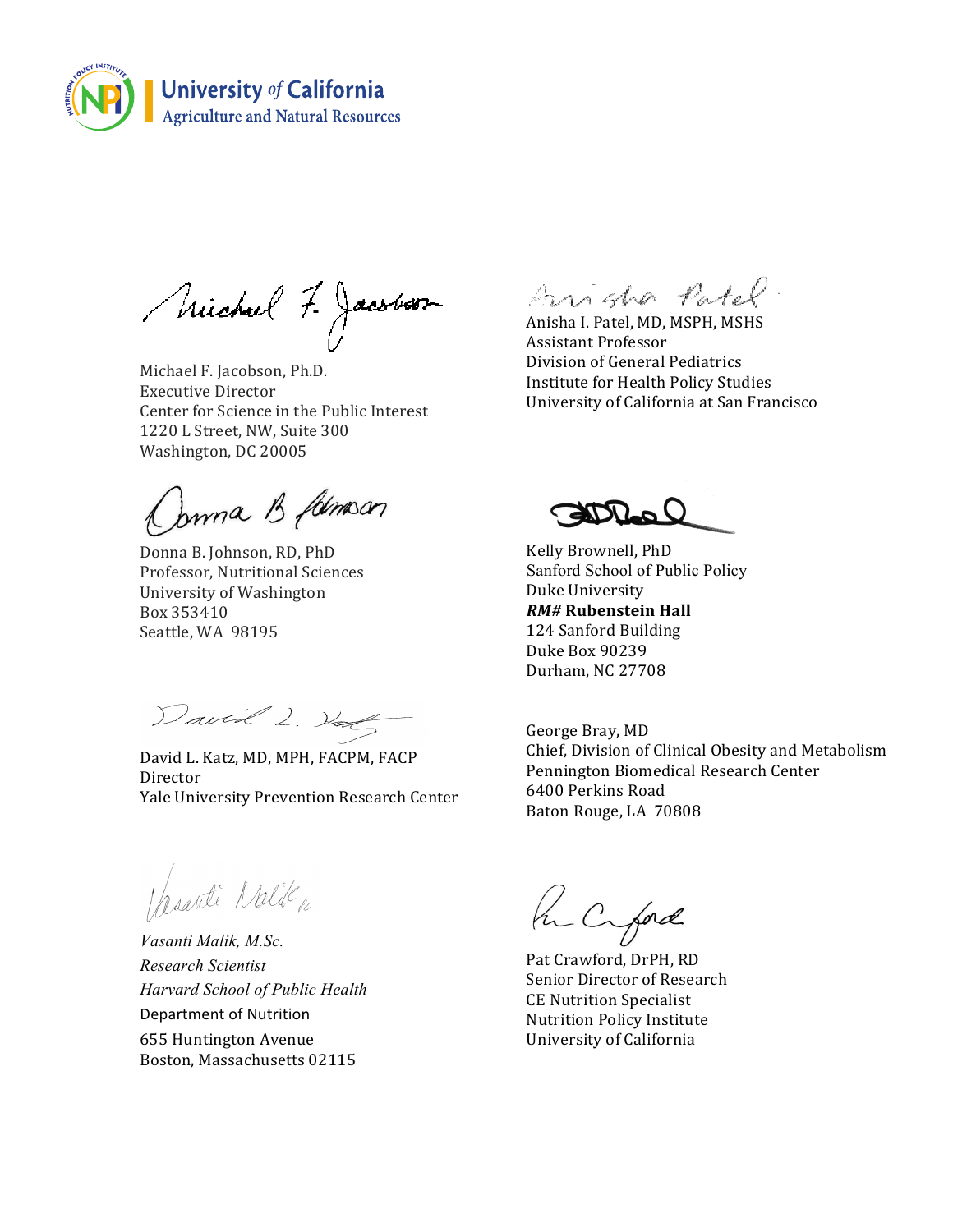

**An, R. 2015. Beverage Consumption in Relation to Discretionary Food Intake and Diet Quality among US Adults, 2003-2012.** *J Acad Nutr Diet* **S2212- 2672(15)01258-7.** Analyzing NHANES data for 2003-2012, the study found that beverage choices are related to diet quality. The author examined consumption of different types of beverages (excluding water) in relation to diet quality (measured by Healthy Eating Index 2010) and intake of "discretionary foods." The study found that SSB consumption was associated with the largest increase in daily total calorie intake and the largest reduction in daily overall diet quality. Of note, the study also found that diet beverage consumption, though associated with overall reduced caloric intake, was associated with the largest increase in daily calorie intake from discretionary (i.e., nutrition poor) food items.

**Della Torre SB, Keller A, Depeyre JL, Kruseman M. 2015. Sugar-Sweetened Beverages and Obesity Risk in Children and Adolescents: A Systematic Analysis on How Methodological Quality May Influence Conclusions.** *J Acad Nutr Diet* **S2212-2672(15)00651-6.** The authors performed a systematic review and quality analysis of the methodology of studies investigating the influence of SSB consumption on obesity and risk of obesity in children and adolescents. Looking only at the studies deemed to have strong methodology, the majority found a positive association between SSB consumption and obesity or risk of obesity, especially among already overweight children.

**Elbel B, Mijanovich T, Abrams C, Cantor J, Dunn L, Nonas C, Cappola K, Onufrak S, Park S. 2015. A Water Availability Intervention in New York City Public Schools: Influence on Youths' Water and Milk Behaviors.** *Am J Pub Health* **105(2): 365-372.** Researchers found that installing water jets in schools was an effective way to increase water consumption among students. They observed water- and milk-taking among 9000, and self-reported fluid consumption among 2899, students in 9 New York City public schools before and 3 months after installation of water "jets" in cafeterias. They observed a subset of schools one year later and interviewed cafeteria workers. At 3 months there was a 3-fold increase in water-taking and a very small decline in milk-taking; at one year the 3-fold water increase remained and the decrease in milk-taking relative to baseline disappeared. Cafeteria workers reported jets were easy to maintain.

**Hernández-Cordero S, Barquera S, Rodriguez-Ramirez S, Villanueva-Borbolla MA, de Cossio TG, Dommarco JR, Popkin B. 2014. Substituting water for SSBs reduces circulating triglycerides and the prevalence of metabolic syndrome in obese but not in overweight Mexican women in a randomized controlled trial.**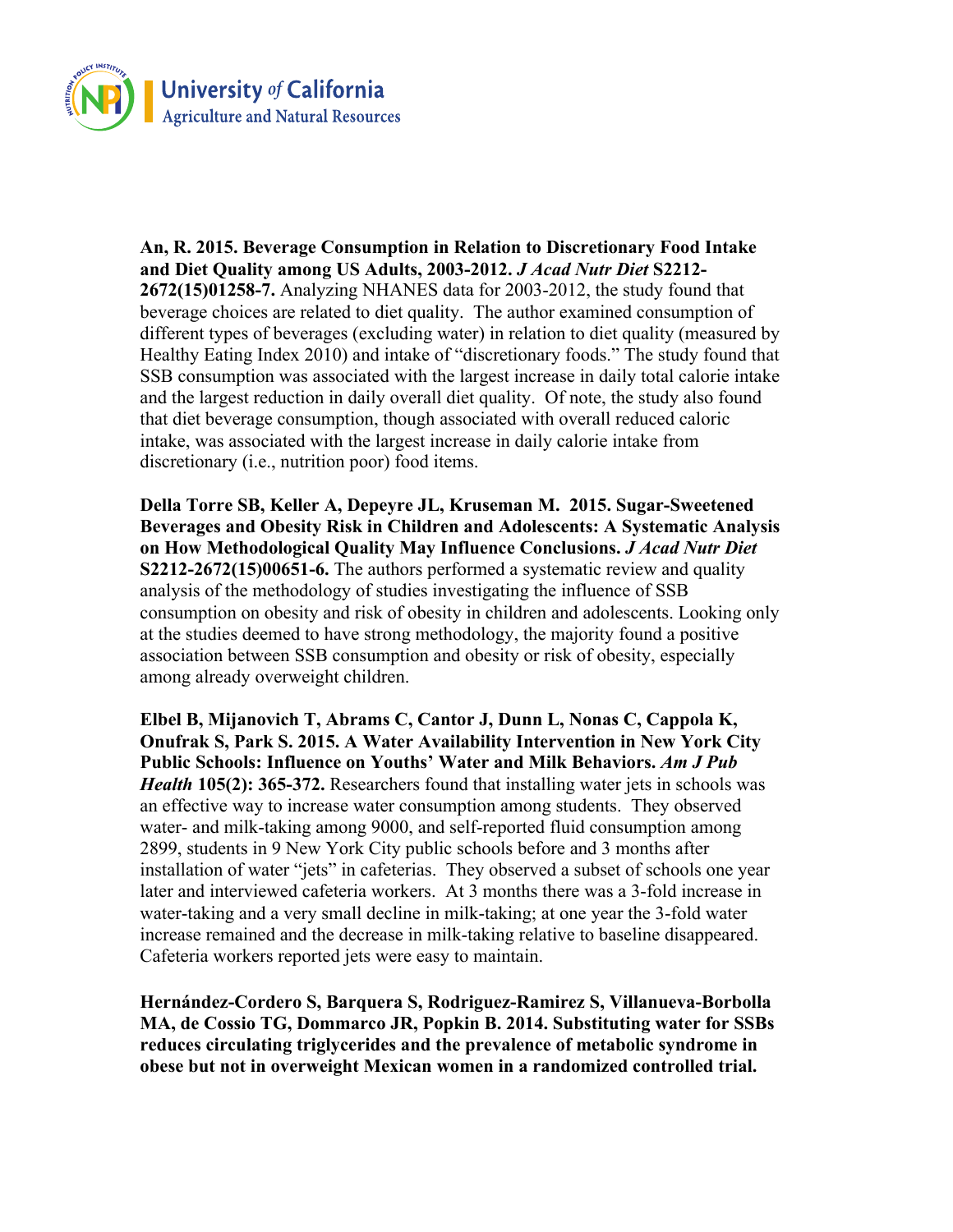

*Journal of Nutrition***. 144(11): 1742-1752.** This Mexican study found that providing water and nutritional counseling was effective in increasing water intake and decreasing SSB intake for overweight and obese women. It was also effective in decreasing triglycerides for obese women.

**Kenney EL, Gortmaker SL, Carter JE, Howe CW, Reiner JF, Cradock AL. 2015. Grab a Cup, Fill It Up! An Intervention to Promote the Convenience of Drinking Water and Increase Student Water Consumption During School Lunch.** *Am J Pub Health***105(9):1777-1783.** A group-randomized, controlled trial in Boston, MA schools examined the effect of drinking water promotion (signage promoting water) and provision of cups near water sources. Over the 3 months of the study, the percentage of students drinking water in intervention schools nearly doubled, the amount they drank more than doubled, and the percentage observed with SSBs declined significantly.

**Kenney EL, Long MW, Cradock AL, Gortmaker SL. 2015. Prevalence of Inadequate Hydration Among US Children and Disparities by Gender and Race/Ethnicity: National Health and Nutrition Examination Survey, 2009–2012.**  *Am J Pub Health* **105 (8):113-e118.** The study calculated a measure of inadequate hydration (urine osmolality over 800 mOsm/kg) in a sample of 4134 participants aged 6 to 19 years in the National Health and Nutrition Examination Survey from 2009 to 2012 and found 54.5% prevalence of inadequate hydration. It estimated the association of inadequate hydration with gender and race/ethnicity and found that boys, non-Hispanic blacks, and younger children were at a significantly higher risk of inadequate hydration. It found that an 8-fluid-ounce daily increase in water intake was associated with a significantly lower risk of inadequate hydration.

**Kristensen AH, Flottemesch TJ, Maciosek MV, Jenson J, Barclay G, Ashe M, Sanchez E, Story M, Teutsch SM, Brownson RC. 2015. Reducing Childhood Obesity through U.S. Federal Policy: A Microsimulation Analysis.** *Am J Prev Med***. 47(5):604-612.** Using criteria to select three policies to reduce childhood obesity and a review of the literature to find evidence to create average effect sizes, the authors used a microsimulation model to estimate the impact of each policy on BMI on a school-aged population after 20 years of implementation. All three policies would be effective in reducing obesity, however the authors concluded an SSB exise tax would be effective and would also most reduce disparities in obesity (as well as generating revenues).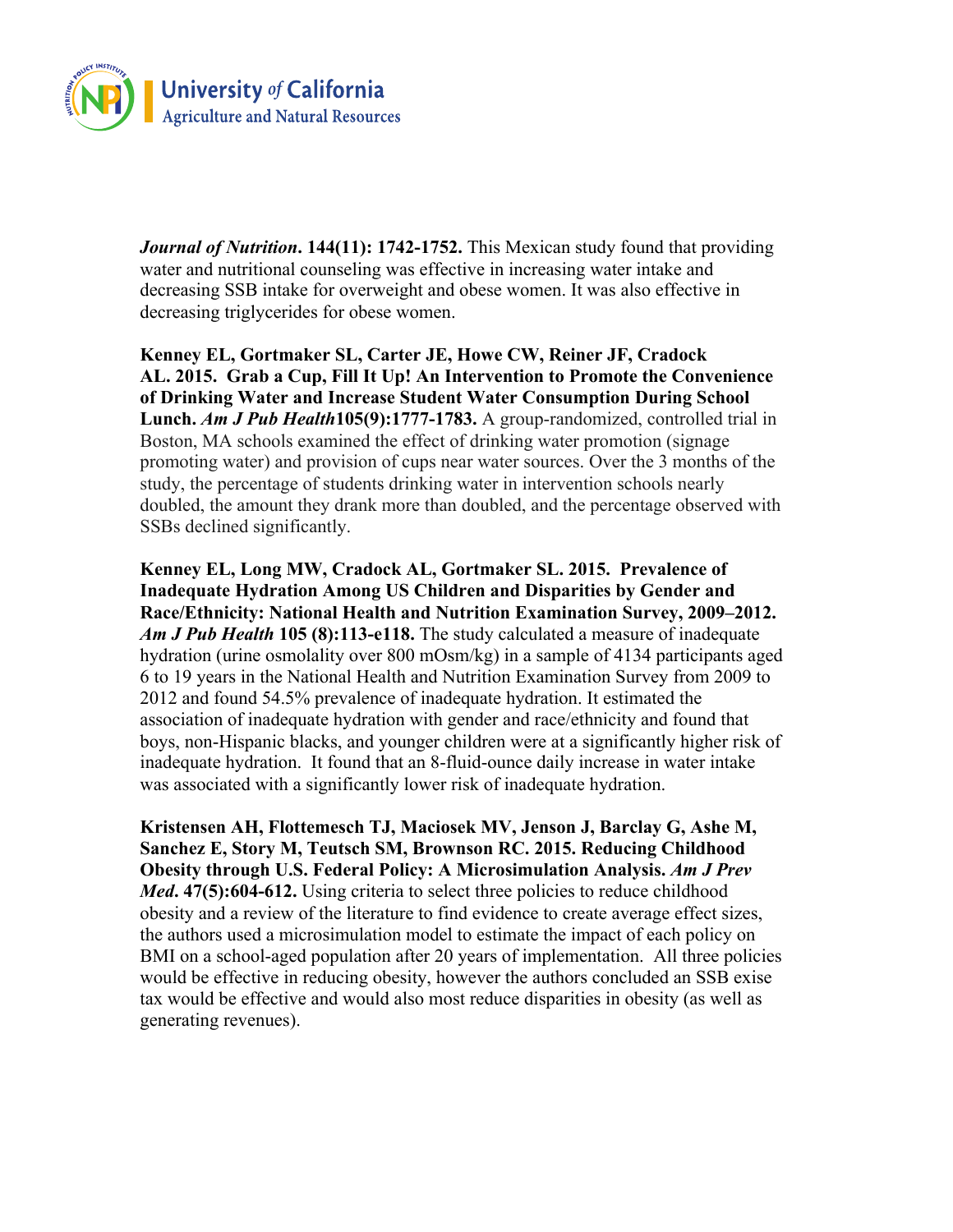

**Onufrak SJ, Park S, Sharkey JR, Merlo C, Dean WR, Sherry B. 2014. Perceptions of tap water and school water fountains and association with intake of plain water and sugar-sweetened beverages.** *J Sch Health* **84(3): 195-204.** The YouthStyles survey assessed perception of tap water safety, perception of school drinking fountains, plain water intake, SSB intake and sociodemographic information in 1044 respondents. Nineteen percent of youth disagreed that their local tap water was safe and 38% disagreed that their school water fountains were clean and safe. Negative perceptions of tap water were more common among black and Hispanic youth, youth from lower-income families, and obese youth. Among Hispanics, negative perceptions of school fountains were associated with SSB intake.

**Onufrak SJ, Park S, Wilking C. 2014. Student-reported School Drinking Fountain Availability by Youth Characteristics and State Plumbing Codes.** *Prev Chronic Dis* **11: 130314.** Forty percent of 1,196 YouthStyles survey respondents reported there were only a few drinking fountains available to them at school, and 2.6% reported there were no working fountains available in their school. Youth living in states where plumbing codes required only 1 fountain per more than 100 students were less likely to report widely available drinking fountains than youths living in states that required 1 per 100 students.

**Park S, McGuire LC, Galuska DA. 2015. Regional Differences in Sugar-Sweetened Beverage Intake among US Adults.** *J Acad Nutr Diet* **S2212- 2672(15)00661-9.** Using 2010 NHANES data the authors found that sixty-four percent of US adults consume SSBs once or more per day; examination of the association between census region of habitation and frequency of SSB consumption found that frequency and type of SSB consumption vary by geographic region.

**Zheng M, Rangan A, Olsen NJ, Andersen LB, Wedderkopp N, Kristensen P, Grøntved A, Ried-Larsen M, Lempert SM, Allman-Farinelli M, Heitmann BL. 2015. Substituting sugar-sweetened beverages with water or milk is inversely associated with body fatness development from childhood to adolescence.**  *Nutrition* **31(1):38-44.** This Danish study found that replacing SSBs with water can help curb body fat development in young children. The study followed 9-year-old children for 6 years, and looked at body fat development with respect to beverage intake. It found that sugar sweetened beverage (SSB) intake at age 9 was directly associated with subsequent 6 year change in BMI ( $P=02$ ). Daily substitution of 100 g of water or milk for 100 g of SSBs was inversely associated with changes in BMI over the 6 years ( $P=.02$ ).